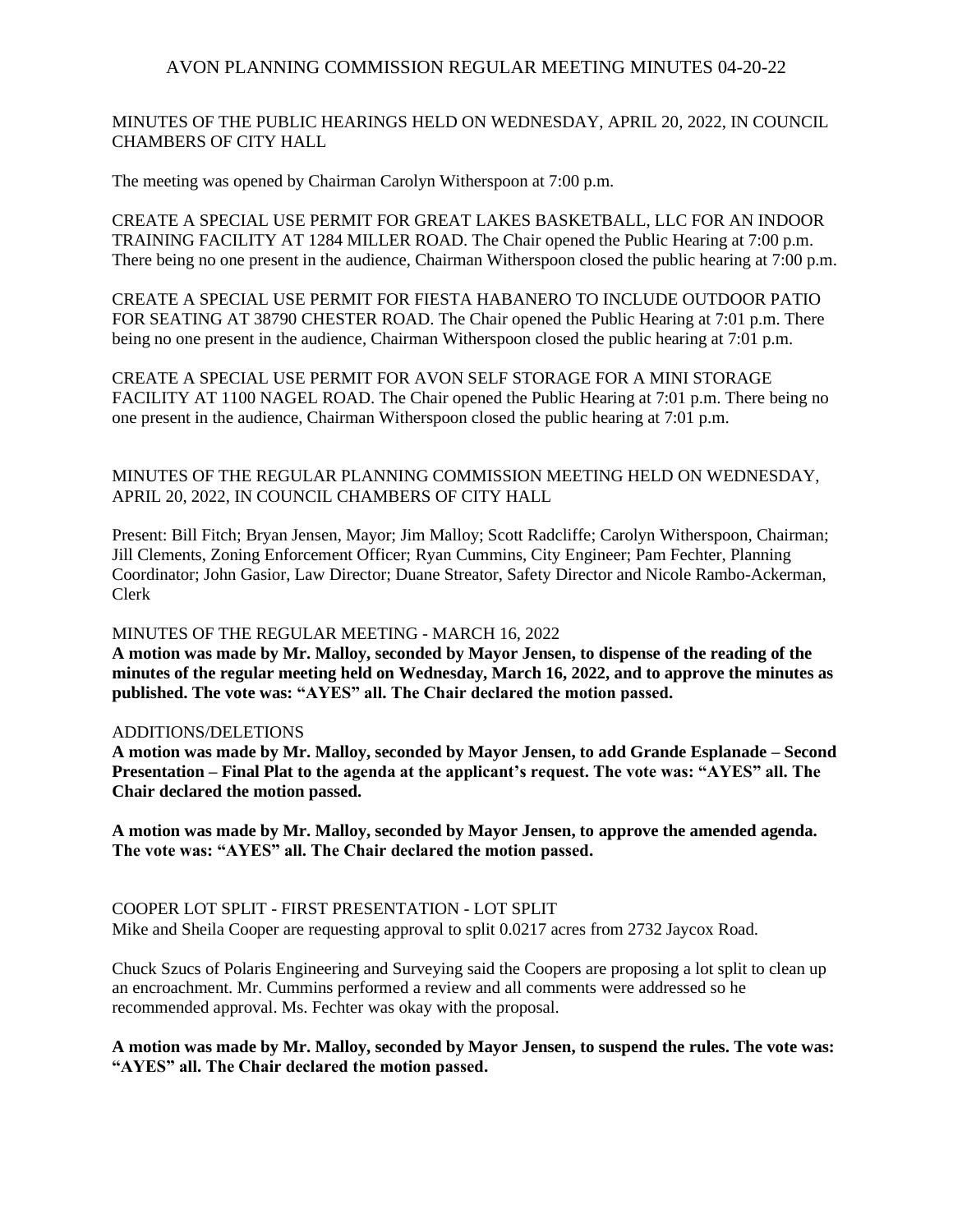## **A motion was made by Mr. Malloy, seconded by Mayor Jensen, to approve the lot split for Mike and Sheila Cooper consisting of splitting 0.0217 acres from 2732 Jaycox Road. The vote was: "AYES" all. The Chair declared the motion passed.**

## LOGAN LOT SPLIT - FIRST PRESENTATION - LOT SPLIT

William and Carole Logan are requesting approval to split approximately 0.5 acres of Central South Ltd. 6.65-acre parcel for a single-family home.

William Logan, 4121 Saint Theresa Boulevard, Avon, OH, would like to build a single-family residence on Stoney Ridge Road. Mr. Cummins performed a review of the plans and the comments have been addressed so he recommended approval. Ms. Fechter suggested the plans be approved contingent on two variances being granted by BZBA in May for setbacks according to Section 1222.02(76)(a).

**A motion was made by Mr. Malloy, seconded by Mayor Jensen, to suspend the rules. The vote was: "AYES" all. The Chair declared the motion passed.**

**A motion was made by Mr. Malloy, seconded by Mayor Jensen, to approve the lot split for William and Carole Logan consisting of splitting approximately 0.5 acres of Central South Ltd.'s 6.65-acre parcel for a single-family home, contingent upon approval of two variances by BZBA. The vote was: "AYES" all. The Chair declared the motion passed.**

# NAGEL FARMS SUBDIVISION - FIRST PRESENTATION - FINAL PLAT

Tom Kuluris of Liberty Development is requesting approval of the final plat and the recommendation to Council to create a Subdivider's Agreement for a 38 new single-family home subdivision to be located north of Detroit Road, east of Nagel Road off Middleton.

Dru Siley of Liberty Development Company, 28045 Ranney Parkway, Suite E, Westlake, OH, is proposing a development for a 38 lot subdivision. He thanked the Mayor and staff for their work to get them in front of the Commission. Mr. Cummins reviewed the plans and all comments have been addressed. He added that they have gone above the storm water management requirements due to the drainage issues in the area on Avon Road and he recommended approval. Ms. Fechter said all staff comments have been addressed and all of the necessary information was submitted and asked for approval. Mr. Radcliffe asked if there was discussion about not putting houses in the three lots proposed along Detroit Road. Mr. Siley said minor discussions have been had but no changes were made to the proposal. Mr. Radcliffe thought it would be difficult for residents to get onto Detroit Road because of traffic.

After the motion for approval, Mayor Jensen commented that if the developer is looking to do something different with the three lots on Detroit Road, he thought it would be difficult since the lots across the street are residentially zoned.

## **A motion was made by Mr. Malloy, seconded by Mayor Jensen, to suspend the rules. The vote was: "AYES" all. The Chair declared the motion passed.**

**A motion was made by Mr. Malloy, seconded by Mayor Jensen, to approve the final plat for Nagel Farm Subdivision and to recommend Council create a Subdivider's Agreement for a 38 new singlefamily home subdivision to be located north of Detroit Road, east of Nagel Road off Middleton. The vote was: "AYES" all. The Chair declared the motion passed.**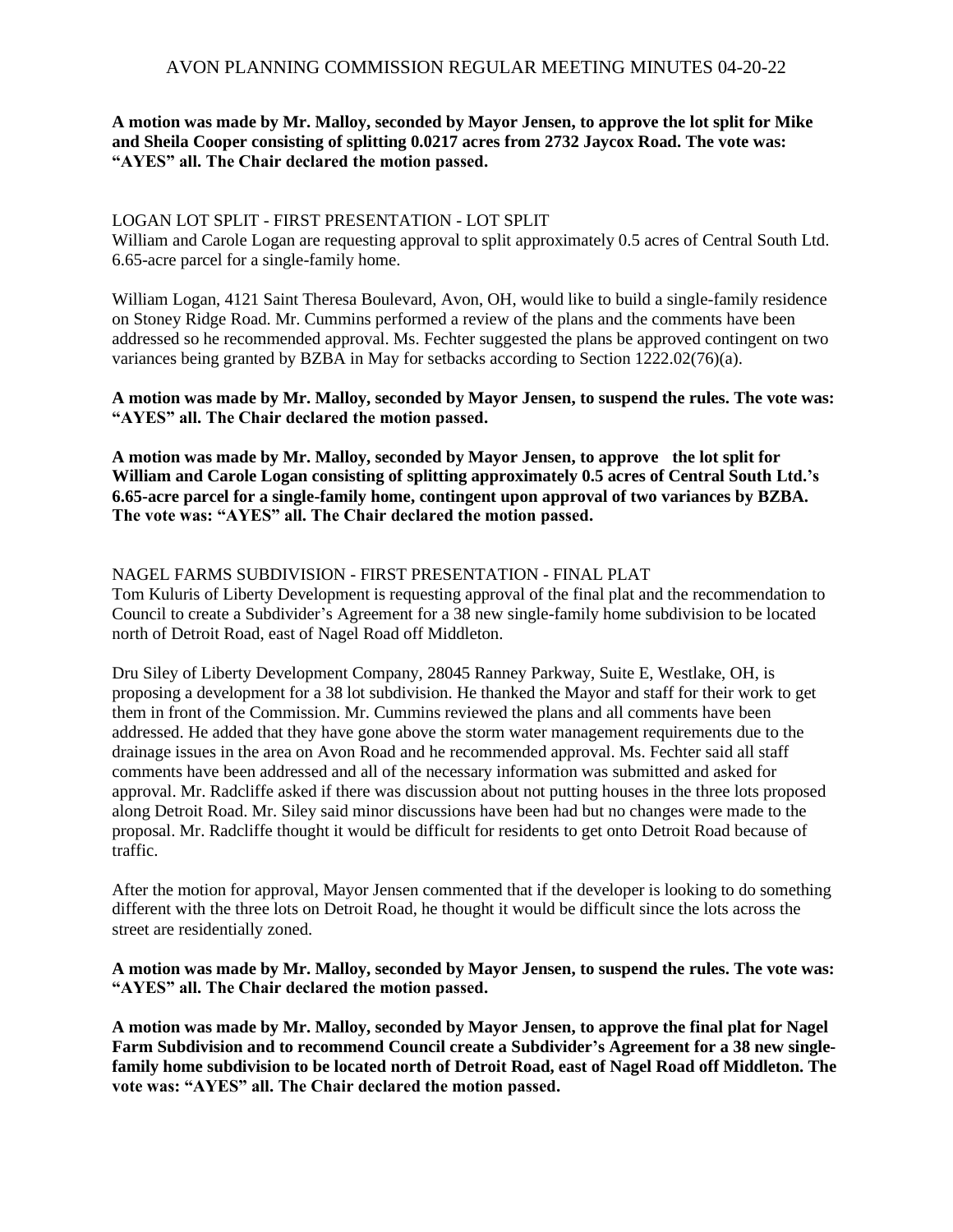## FIELDSTONE LANDING SUBDIVISION - SECOND PRESENTATION - FINAL PLAT

Chuck Szucs of Polaris Engineering is requesting approval of the final plat and the recommendation to Council to create a Subdivider's Agreement for a 19 new single-family home subdivision to be located north of Schwartz Road, west of Stone Wheel Run Street.

Chuck Szucs of Polaris Engineering and Surveying said all comments had been addressed and is seeking approval for the project. Mr. Cummins did a review of the first phase for the subdivision and all comments have been addressed and he recommended approval.

## **A motion was made by Mr. Malloy, seconded by Mayor Jensen, to approve the final plat for Fieldstone Landing Subdivision and to recommend Council create a Subdivider's Agreement for a 19 new single-family home subdivision to be located north of Schwartz Road, west of Stone Wheel Run Street. The vote was: "AYES" all. The Chair declared the motion passed.**

FIESTA HABANERO - FIRST PRESENTATION - SPECIAL USE PERMIT Michael Tomsik, representing Fiesta Habanero, is requesting approval of the site plan and the recommendation to Council to create a Special Use Permit to include an outdoor patio with seating to be located at 38790 Chester Road.

Michael Tomsik, 921 Literary Road, Cleveland, OH 44113, explained that the restaurant owner would like to install a fenced-in outdoor patio with 16 seats. Part of the indoor seating would be closed while the patio is open and there will be no outdoor music. Three parking spaces will be used for the patio and the owner has an agreement with the neighboring hotel for additional parking. The patio hours would be 11:00 a.m. to 10:30 p.m. Monday through Sunday. Mr. Malloy asked if there would be interior and exterior access to the patio. Mr. Tomsik said the patio would be accessed from the interior by the servers and patrons, but an emergency exit is also shown on the plan. Ms. Fechter said the Chief Building Official has been working with the applicant on their occupancy and the proposed seats may be decreased through that process. Mr. Tomsik provided a copy of the agreement with the neighboring hotel for the record. Mr. Radcliffe suggested removing the parking spaces next to the patio to alleviate some of the safety concerns on the site. Mr. Tomsik said the agreement with the hotel is for six parking spaces and the total amount of spaces lost would be six if the other three are removed as requested. Mayor Jensen suggested using the three spaces for employee parking to help limit vehicles entering and exiting the spaces while the patio is in use. Mr. Cummins asked if a sidewalk would be installed between the property and the hotel, Mr. Tomsik said it was not planned at the time. Mayor Jensen thought there was an existing walking path between the two properties. Ms. Fechter suggested that the proposal could be approved conditioned upon the parking spaces being marked employee-only.

## **A motion was made by Mr. Malloy, seconded by Mayor Jensen, to suspend the rules. The vote was: "AYES" all. The Chair declared the motion passed.**

**A motion was made by Mr. Malloy, seconded by Mayor Jensen, to approve the site plan for Fiesta Habanero and to recommend Council create a Special Use Permit to include an outdoor patio with seating to be located at 38790 Chester Road, contingent on the three spaces next to the patio being marked employee-only. The vote was: "AYES" all. The Chair declared the motion passed.**

## GREAT LAKES BASKETBALL - FIRST PRESENTATION - SPECIAL USE PERMIT Jay Valadez is requesting approval of the site plan and the recommendation to Council to create a Special Use Permit for an indoor training facility at 1284 Miller Road.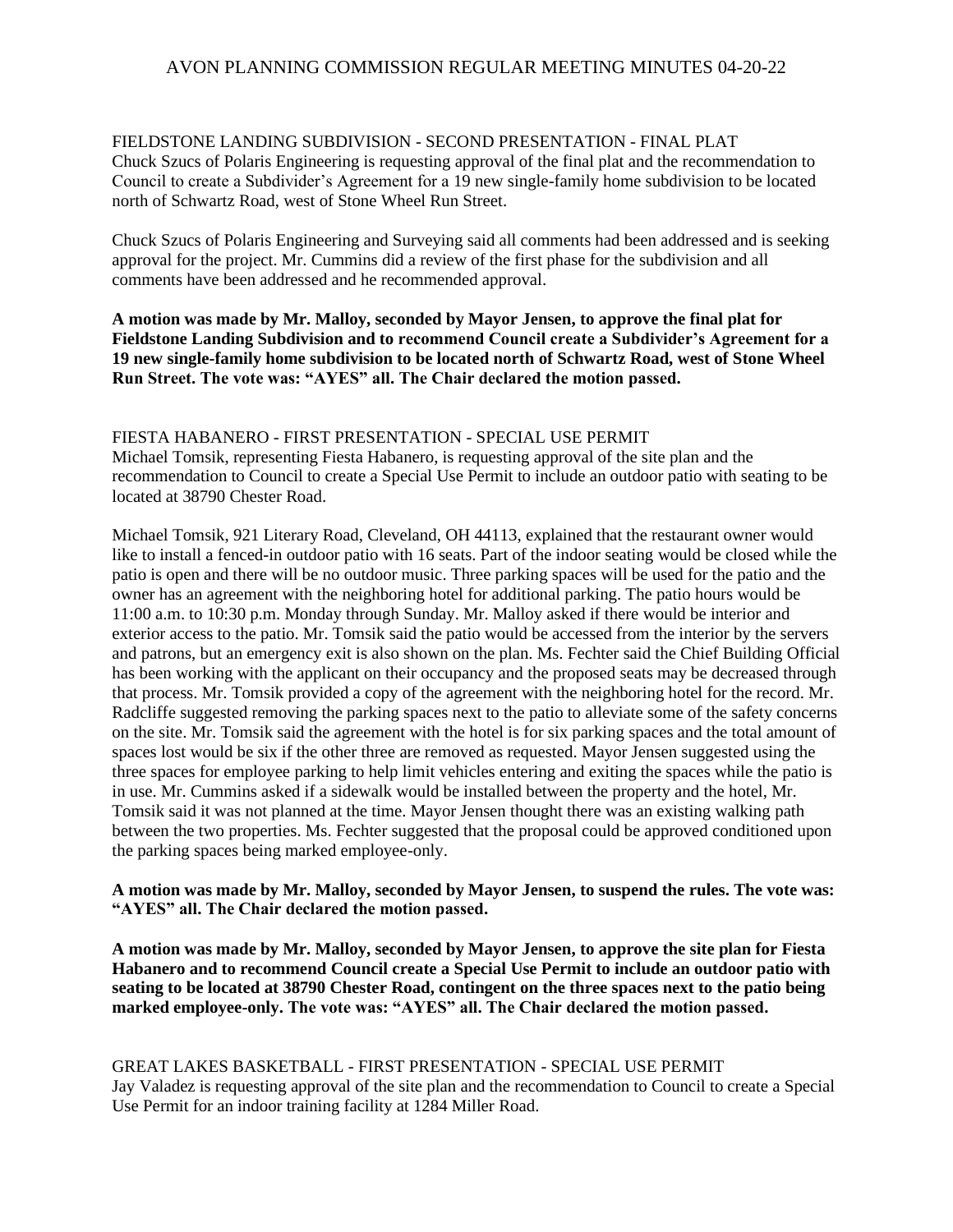Jay Valadez, 2006 Canterbury Road, Westlake, OH 44145, runs the indoor basketball training facility for one to four students at a time typically year-round. The hours during the school year are 3 p.m. to 8 p.m. and 8 a.m. to 9 p.m. during the summer. Sometimes clinics are held for up to twelve students at a time. Ms. Fechter pointed out that the interior layout prevents the applicant from hosting tournaments or games, so it is just a training facility. She spoke with the property owner, Al Johnson, and he is glad to have the business on his property. The applicant is working with Building Department for parking around the site and getting the bathroom facility up to code. The training facility does not interfere with Mr. Johnson's other business on the property. Mr. Malloy asked if the half court layout was sufficient, Mr. Valadez says he rents out a full court at Avon Heritage School if he needs it. Mr. Streator did not see an issue with first responders being able to access the site due to the limited number of people that would be using the site. Mr. Radcliffe asked what the rest of the site is used for, Ms. Fechter said Mr. Johnson has had his business for a number or years and uses the site for storage. Ms. Clements did a site visit for the building itself to help ensure the building was up to code.

**A motion was made by Mr. Malloy, seconded by Mayor Jensen, to suspend the rules. The vote was: "AYES" all. The Chair declared the motion passed.**

**A motion was made by Mr. Malloy, seconded by Mayor Jensen, to approve the site plan for Great Lakes Basketball and recommend Council create a Special Use Permit for an indoor training facility at 1284 Miller Road. The votes were: "AYES" all. The Chair declared the motion passed.**

AVON SELF STORAGE – FIRST PRESENTATION – SPECIAL USE PERMIT Jack Doheny, on behalf of Avon Self Storage, LLC, is requesting approval of the site plan and the recommendation to Council to create a Special Use Permit for a mini storage facility at 1100 Nagel Road.

Jack Doheny, 1462 Hollow Wood Lane, Avon, OH 44011, proposed to develop the 6.68-acre parcel into a Class A self-storage facility. There will be drive-up and climate-controlled units. The site has an existing radio antenna which will be maintained. Ms. Fechter said the initial proposal included parking around the tower but the parking has been removed from the most recent site plan. Mr. Doheny will assume the lease for the tower from the current owner. Ms. Fechter said the Fire Marshall has confirmed that the fire department engine trucks are able to maneuver around the site as shown on the auto-turn diagram submitted. Mr. Cummins added that the site plan is still under review for approval and the Special Use Permit is the only thing the Commission needed to review at this time. Mr. Malloy thought the city already has more than enough self-storage facilities.

**A motion was made by Mr. Malloy, seconded by Mayor Jensen, to suspend the rules. The vote was: "AYES" all. The Chair declared the motion passed.**

**A motion was made by Mr. Malloy, seconded by Mayor Jensen, to approve the site plan for Avon Self Storage and recommend Council create a Special Use Permit for a mini storage facility at 1100 Nagel Road. The vote was: "AYES" all. The Chair declared the motion passed.**

ISOMER GROUP, LLC dba DISCOUNT DRUG MART - SECOND PRESENTATON - REZONE DJH Developers representing Isomer Group, LLC dba Discount Drug Mart are requesting taking a 12.71 acre parcel PPN ending in -196 and rezoning it from R-1 to C-4 located at 2295 Nagel Road located on the east side of Nagel Road, south of Middleton and north of Detroit Road.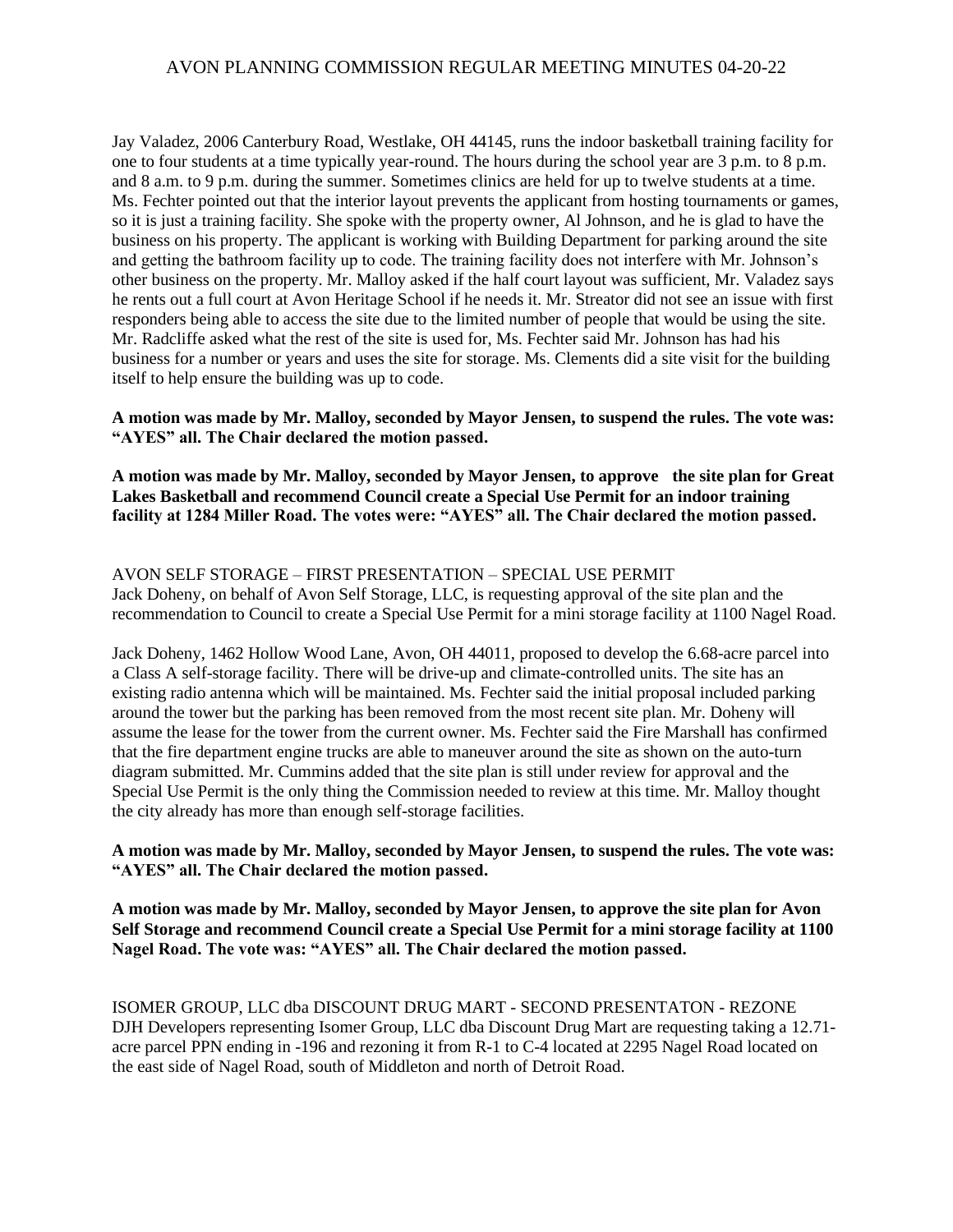Ms. Fechter requested that this proposal be tabled until the next Planning Commission meeting. Outside counsel has been hired to help create a development agreement which would be presented at the next meeting.

**A motion was made by Mr. Malloy, seconded by Mayor Jensen, to table the request for Discount Drug Mart to rezone a 12.71-acre parcel PPN ending in -196 from R-1 to C-4 located at 2295 Nagel Road located on the east side of Nagel Road, south of Middleton Road and north of Detroit Road. The vote was: "AYES" all. The Chair declared the motion passed.**

#### FRENCH CREEK SQUARE - INFORMAL PRESENTATION

Thomas Dowling of Zeisler Morgan is requesting an informal presentation to present a proposed site plan for a grocery anchor to be located on the north side of Detroit Road, near French Creek Square.

**A motion was made by Mr. Malloy, seconded by Mayor Jensen, to move the informal presentation for French Creek Square after the second presentation for Grande Esplanade because no applicant was present yet. The vote was: "AYES" all. The Chair declared the motion passed.**

**A motion was made by Mr. Malloy, seconded by Mayor Jensen, to approve the amended agenda. The vote was: "AYES" all. The Chair declared the motion passed.**

## GRANDE ESPLANADE - SECOND PRESENTATION - FINAL PLAT

Vince Bobkovich of Euthenics requesting approval of the Final Plat and the recommendation to Council to create a Subdivider's Agreement for Grande Esplanade, a 37-home subdivision located on the east side of Nagel Road, north of Mills approved Preliminary Plat 10.21.21 with sanitary connection along Nagel Road.

Vince Bobkovich, 8235 Mohawk Drive, Strongsville, OH, is asking for approval of the Grande Esplanade project contingent on getting engineering issues sorted out with the City Engineer. Mr. Cummins said the current option showing the connection to Nagel Road is still being reviewed. Ms. Fechter recommended a contingent approval upon the engineering issues being addressed because the site layout should not change. She added that Mr. Streator is working with the applicant on the traffic maintenance plan which will be ready by the time they go to City Council for approval. Mayor Jensen asked that all of the issues and staff comments be sorted out prior to going to Council for approval. The Mayor did not think the outstanding issues were minor and would recommend Council not put the project on the agenda unless everything was addressed. Mayor Jensen also asked that the applicant continue trying to work with the other landowners to change the connection, if possible, Mr. Bobkovich agreed.

**A motion was made by Mr. Malloy, seconded by Mayor Jensen, to approve the final plat and recommend Council create a Subdivider's Agreement for Grande Esplanade, a 37-home subdivision located on the east side of Nagel Road, north of Mills Road, contingent upon final engineering approval. The preliminary plat with sanitary connection along Nagel Road was approved October 21, 2021. The vote was: "AYES" all. The Chair declared the motion passed.**

#### FRENCH CREEK SQUARE - INFORMAL PRESENTATION

Thomas Dowling of Zeisler Morgan is requesting an informal presentation to present a proposed site plan for a grocery anchor to be located on the north side of Detroit Road, near French Creek Square.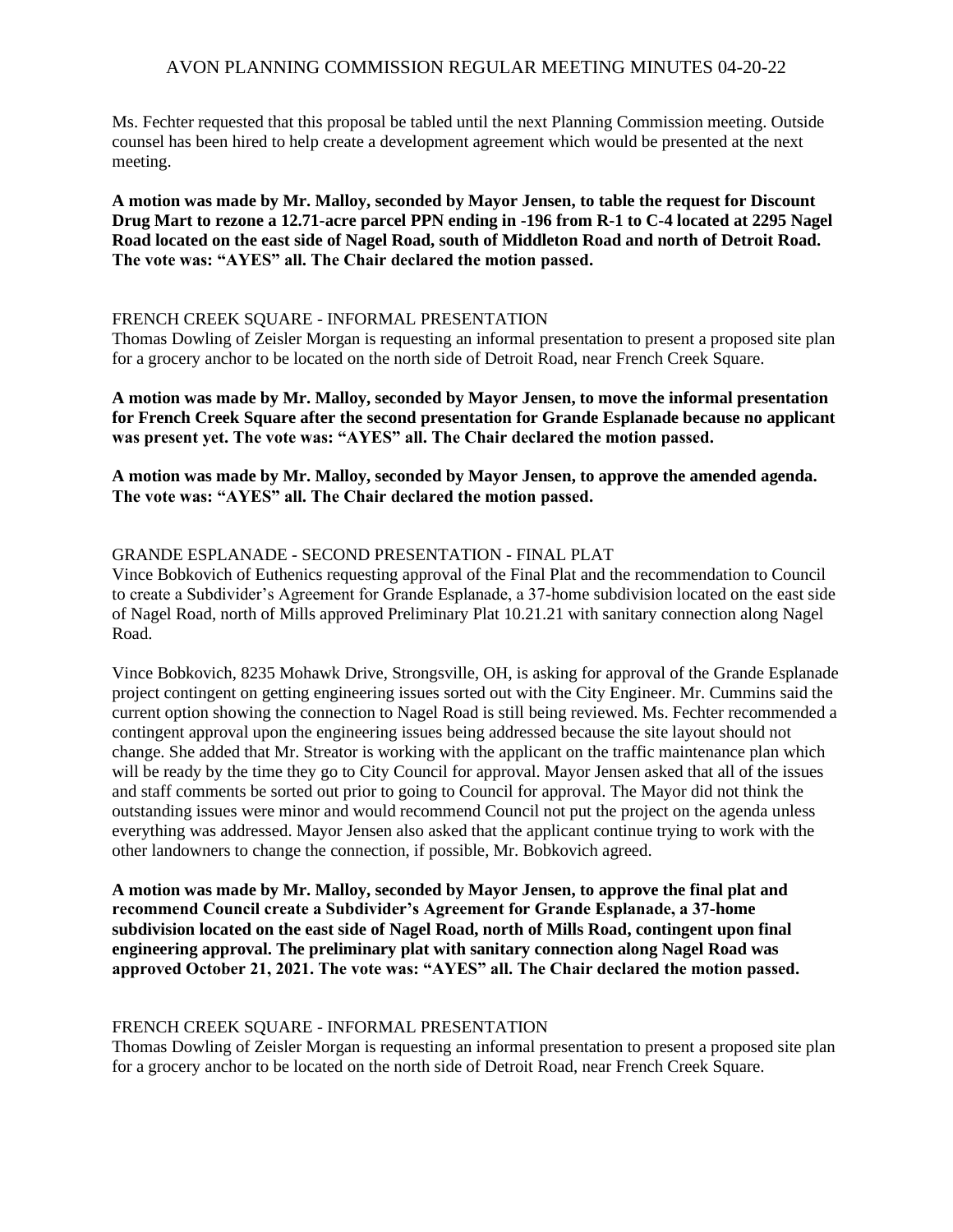Shannon Blackwell, 2919 Litchfield Road, Shaker Heights, OH, explained that a second phase of development was proposed when he was awarded the opportunity to develop French Creek Square 20 years ago. He thought it was impressive to see how much Avon has changed in that amount of time. A 40,000-square foot anchor grocery store is proposed to open in 2024. The project would be more than \$10,000,000.00 in investment and would create 300 to 350 jobs. He wanted to get the Commission's feedback on the development before proceeding with the next steps for approval.

Mr. Cummins said a traffic consultant prepared a traffic impact study for the Detroit Road corridor, but he thought the applicant and City need to make decisions before the project can proceed. He thought the project would have a negative impact on the traffic at the intersection of SR 83 and SR 254 as designed. The City has identified items that can mitigate and offset congestion. There are also timing issues that would need to be worked out if the store would like to open in 2024. A large intersection project from Garden Drive to Avon Commons Drive is set to begin construction in 2024. The Ohio Department of Transportation did a safety study a few years ago and identified some improvements to be made, including lane additions and continuations to avoid abrupt lane endings, which would positively impact the corridor. Some discussions have been had about relocating the traffic signal at the French Creek Square entrance to the Police and Fire Stations drive. Mr. Cummins thought relocating the signal would benefit the area but added that there are other issues on the site that would still need to be managed, especially if vehicles are stacked up on the site. It will also need to be determined who is responsible for making the needed improvements to the area.

Mayor Jensen asked the applicant if they changed their mind about relocating the traffic signal since their previous discussion. Mr. Blackwell thought the light should be moved if it is justified, which is why they had a traffic study done. He did not think moving the signal would fix everything, and he has monetary challenges now. Mayor Jensen pointed out that traffic is already backed up in the area and the grocery store would bring more traffic. The Mayor said he knew the applicant did not mind if traffic backed up onto their own site, but it would still be an issue for first responders to access the site if there was an emergency. The City deals with complaints about traffic issues, and he wants to limit that as much as possible. Mr. Blackwell is also concerned about safety and will do what is needed to help with that aspect. He believed the patrons should expect some amount of waiting, whether it is in the store or at a light.

Mr. Fitch commented that projects often look good on paper but end up impacting the area differently in person. He avoids the French Creek Square area because it takes several lights to turn left onto Detroit Road and it can be dangerous for vehicles turning into the site when cars are backing out of the parking spaces along the plaza. He wanted to see a solution that would eliminate the parking next to the businesses to help alleviate the vehicles stacking up onto Detroit Road.

Mr. Radcliffe asked that a plan be submitted that shows a semi-truck entering and exiting the site for deliveries. He believed most of the current deliveries are made by smaller box trucks but was unsure a semi-truck would be able to access the new store easily. He suggested the applicant work with the owner of the vacant property to the west to install an access drive to the property. Mr. Blackwell explained that it was originally intended for all of the rear driveways to be installed and connected to Healthway Drive. They have all been installed as intended, except behind Burger King, which they do not own. Documents for Taco Bell and Chase Bank reserve the rear drives for alternative access purposes. Mr. Blackwell did not think the rear access drive would be a primary access point but would alleviate some of the impact on Detroit Road. He still thought they needed an intersection that works. Ms. Fechter explained that Mr. Blackwell extended the rear access drive behind Taco Bell and Chase Bank at his cost when the project came through, but Burger King has not been willing to participate.

Mr. Cummins added that if the signal is relocated, the current drive would become a right-in, right-out entrance. He asked if the applicant expected regular deliveries from semi-trucks. Mr. Blackwell said most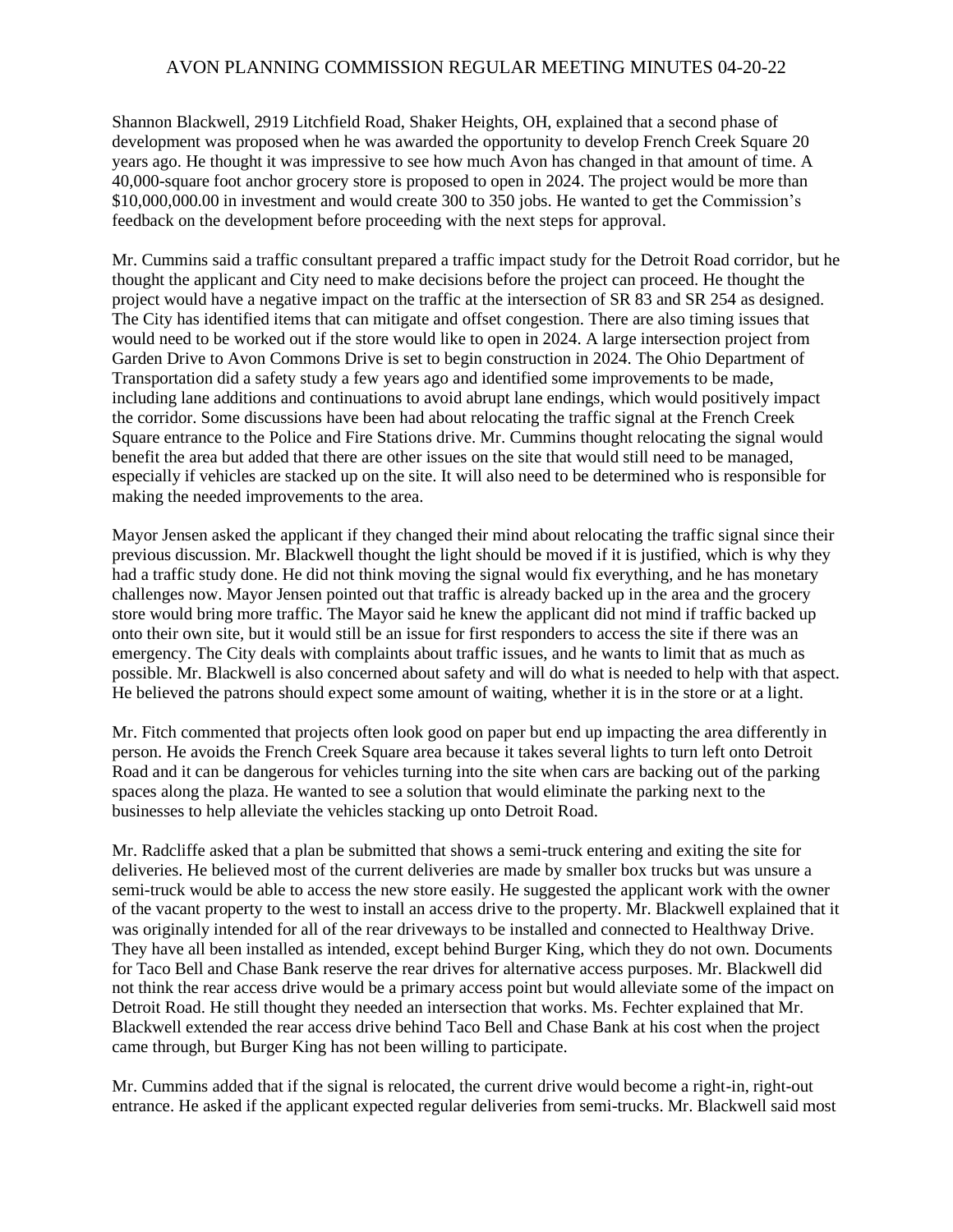of the semi-truck traffic would be coming through the SR 83 intersection. Mr. Cummins pointed out that the path from Detroit Road to the grocery store would be mostly straight but would be more difficult for truck drivers to get back out to Detroit Road. He thought it would be helpful to see a layout showing how delivery trucks would move behind the proposed building back to the street. Mr. Blackwell believed most of the truck traffic would go back to the signal to turn left to get back to SR 83. Mayor Jensen wanted to find a solution that benefits everyone but needed willing participation from the applicant. Mr. Blackwell asked if the City had seen the traffic study that was completed by his consultant. Mayor Jensen said from what the City has seen so far, the traffic signal needs to be relocated. Mr. Blackwell wanted to rely on the traffic study to make a decision, but the Mayor did not think the study showed the current conditions with traffic backing up in the intersection. Mr. Streator thought it was common sense to believe the proposed development would further impact the existing traffic and safety conditions the area deals with already. He thought the current traffic needs to be moved some way and the traffic blocking the intersection cannot continue because it prevents safety forces from accessing the site. Mr. Cummins pointed out that the traffic study shows the impact of the development on the intersection of SR 83 and SR 254. He did not think the site plan addressed how trucks would maneuver on the site and thought some changes could be made to the site internally to improve the conditions.

Mr. Fitch believed it would be helpful to have two left turn lanes out of the site and onto SR 83 since most of the traffic from the site wants to go northbound on SR 83. Mr. Cummins said that option has been looked into, but it is difficult to line the opposing lanes up and would encroach on the cemetery property. He thought moving the signal west would essentially double the left-turn lane northbound to SR 83 which would move the contact point further from the intersection.

Chris Prisk, the traffic engineer from Langan, said the real issue is the intersection of SR 83 and SR 254. The congestion at the intersection prevents traffic from exiting the site eastbound. He did not think the current configuration of having one lane east and westbound at the Police and Fire Station drive would reduce the congestion because the traffic would back up further west. He did not think the traffic study compels the developer to make any improvements on their own because he thought there is an existing deficiency at Detroit and Center Roads and getting out of the shopping center. Mr. Brisk said the traffic study was meant to show the conditions after the development compared to the existing conditions. Mr. Brisk said the vehicles already block the internal intersection and it may get worse after the development is made, but the condition already exists so he did not think the developer needs to make a change. He thought the City would need to widen Detroit Road if the signal was relocated. Mayor Jensen asked if the developer should wait until the City figures out a solution for the intersection traffic before reviewing the development proposal. Mr. Brisk did not think the current project being worked on by CVE will fully address the left-turn congestion. He did not think the traffic study showed the developer should make any improvements, but that the applicant is willing to work with the City. Ms. Fechter asked if there would be site changes made, such as signage or curbing changes, to prevent the internal intersection from getting backed up and causing a safety concern. Mr. Brisk thought signage and striping could be installed internally. The developer is also looking at making some radius improvements to the whole plaza. He thought that the traffic entering the site should always be free to enter the site. Mr. Malloy suggested that the development may be a bad fit for the space based on the obstacles ahead.

Mr. Cummins cited data from the traffic study. The 2021 existing delay is 44.2 seconds. The 2034 delay is estimated to be 79.9 seconds, just based on the natural growth of the area. If the grocery store is constructed, the expected delay in 2034 is 100.2 seconds. If the signal is moved and the adjacent lane is installed, the delay is 79.5 seconds, essentially the same as if things progressed naturally. Mr. Cummins concluded that there are ways to improve traffic, but all of the details would need to be worked out. The Mayor asked if anything could be done to alleviate the congestion without moving the light, but Mr. Cummins did not think it was possible. Mr. Cummins thought there was potential to work together to